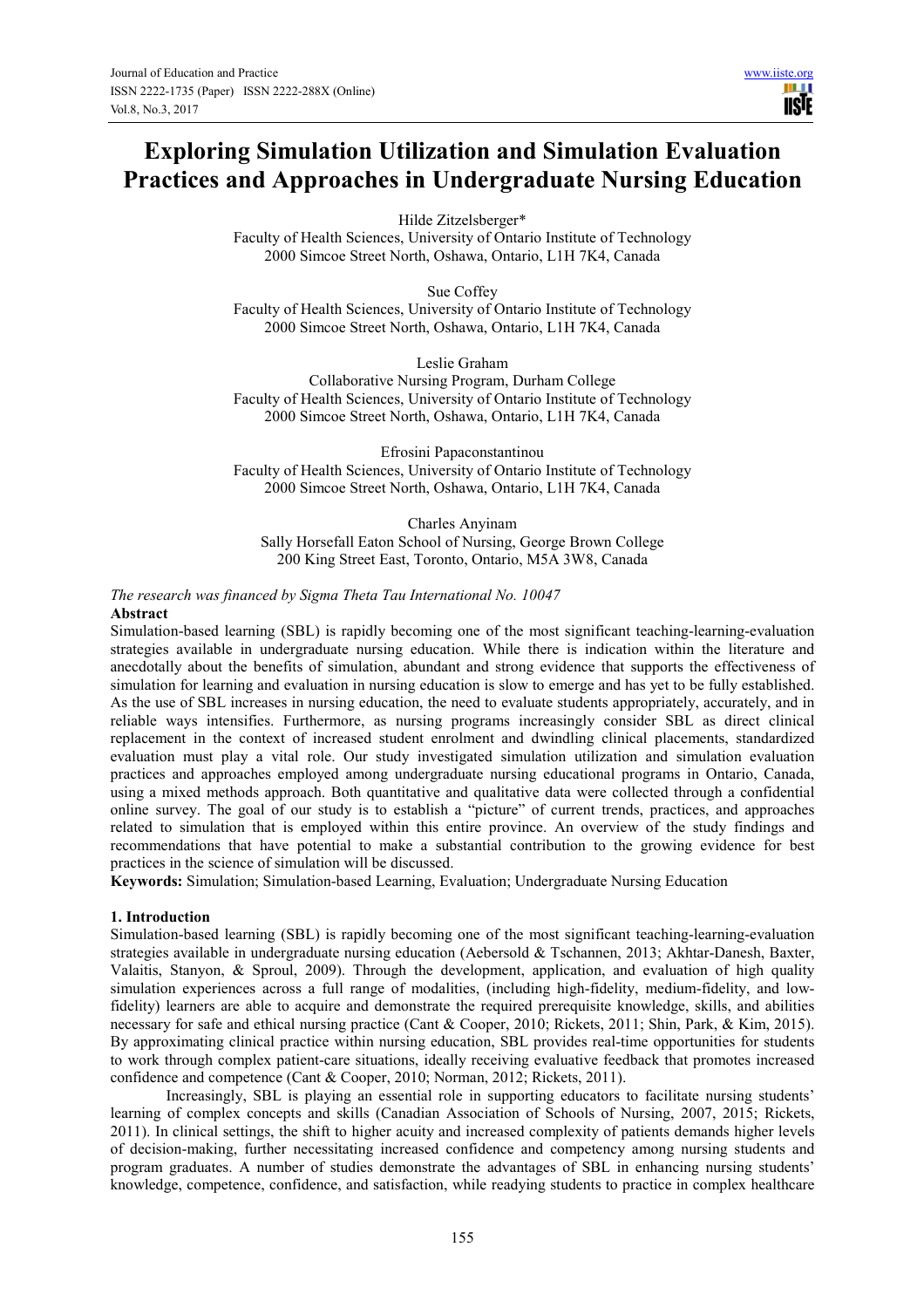environments (Cant & Cooper, 2010; Norman, 2012; Rickets, 2011). While there is indication within the literature and anecdotally about the benefits of simulation, abundant and strong evidence that supports the effectiveness of simulation for learning and evaluation in nursing education is slow to emerge and has yet to be fully established (Alexander et al., 2015; Canadian Association of Schools of Nursing, 2015; Hayden, Smiley, Alexander, Kardong-Edgren, & Jeffries, 2014; Rickets, 2011).

As the use of SBL increases in nursing education, the need to evaluate students appropriately, accurately, and in reliable ways intensifies in all domains of learning (e.g., psychomotor, cognitive and affective domains) (Andreatta & Lori, 2014, Bensfield, Oleach, & Horsley, 2012; Ricketts, 2011; Todd, Manz, Hawkins, Parsons, & Hercinger, 2008). Furthermore, as nursing programs increasingly consider SBL as direct clinical replacement in the context of increased student enrolment and dwindling clinical placements, standardized evaluation must play a vital role (Canadian Association of Schools of Nursing, 2007; Norman, 2012; Smith, 2007; Todd et al., 2008). Adamson, Kardong-Edgren, & Willhaus (2013) note that evaluation is a critical, yet often overlooked component of simulation practice and research. Developing comprehensive insight into current nursing educational practices and approaches in relation to the utilization and evaluation of simulation for nursing education is a critically important undertaking, necessary to solidify the foundation for future development of the science of simulation for nursing education.

# **2. The Study Purpose and Methods**

### *2.1 Purpose and Aims*

The purpose of this study is to investigate simulation utilization and simulation evaluation practices used among undergraduate nursing educational programs in Ontario, Canada. In so doing, this study findings establish a "picture" of current trends, practices, and approaches related to simulation that are employed within this entire province. Specific areas for investigation include:

- 1. The simulation modalities (high, medium, low fidelity) that are employed in undergraduate nursing education in Ontario, including the degree to which they are utilized across the various nursing educational programs and models in this province;
- 2. The common simulation foci that are included in undergraduate nursing programs in Ontario; and
- 3. The current evaluation approaches and practices specifically related to simulation in nursing education, including evaluating students (formative, summative, high stakes, and remedial evaluation), students' evaluation of the simulation for learning, evaluation practices as they are applied to examining the simulation itself, and evaluation of personnel involved in teaching-learning with simulation.

### *2.2 Theoretical Orientation*

This study is situated within a perspective that recognizes the significance of best practices in the science of simulation to transform nursing education. Simulation is an emerging field with great potential for supporting active learning and student engagement. As such, there is a recent movement to establish practices that ultimately will promote and ensure patient safety (Alexander et al., 2015; Canadian Association of Schools of Nursing, 2015; Hayden et al., 2014; Rickets, 2011). As the use of SBL in nursing education increases, the need to investigate the use of simulation as a method to evaluate student performance in nursing education is essential. As a quality improvement initiative, there also is a need to assess simulation evaluation practices and approaches.

### *2.3 Study Methods*

### 2.3.1 Methods

In this study, a mixed methods approach was utilized, wherein both quantitative and qualitative data collection took place through a confidential online questionnaire. The focus was to ascertain current practices in undergraduate nursing education in Ontario, Canada, specifically in relation to the utilization and evaluation of simulation. This study successfully underwent ethics reviews and approval processes at the authors' home academic institutions and where required, at institutions that were being surveyed.

## 2.3.2 Sampling

To ascertain a comprehensive picture representing the state of the science of simulation in Ontario's undergraduate nursing educational programs, non-random and purposeful sampling was employed. The entry to practice requirement for registered nurses in Ontario is a baccalaureate degree. In this province, a total of 36 educational institutions (14 universities along with 22 college partners) are involved in either independently or collaboratively offering baccalaureate degrees in nursing. This research sought input from all of these 36 educational programs to gain insight into the practices and approaches focusing on inclusion and evaluation of simulation in nursing education across the entire province.

### 2.3.3 Procedures

A questionnaire comprised of quantitative and qualitative questions was developed to examine current practices and approaches in relation to inclusion and evaluation of simulation in Ontario undergraduate nursing education.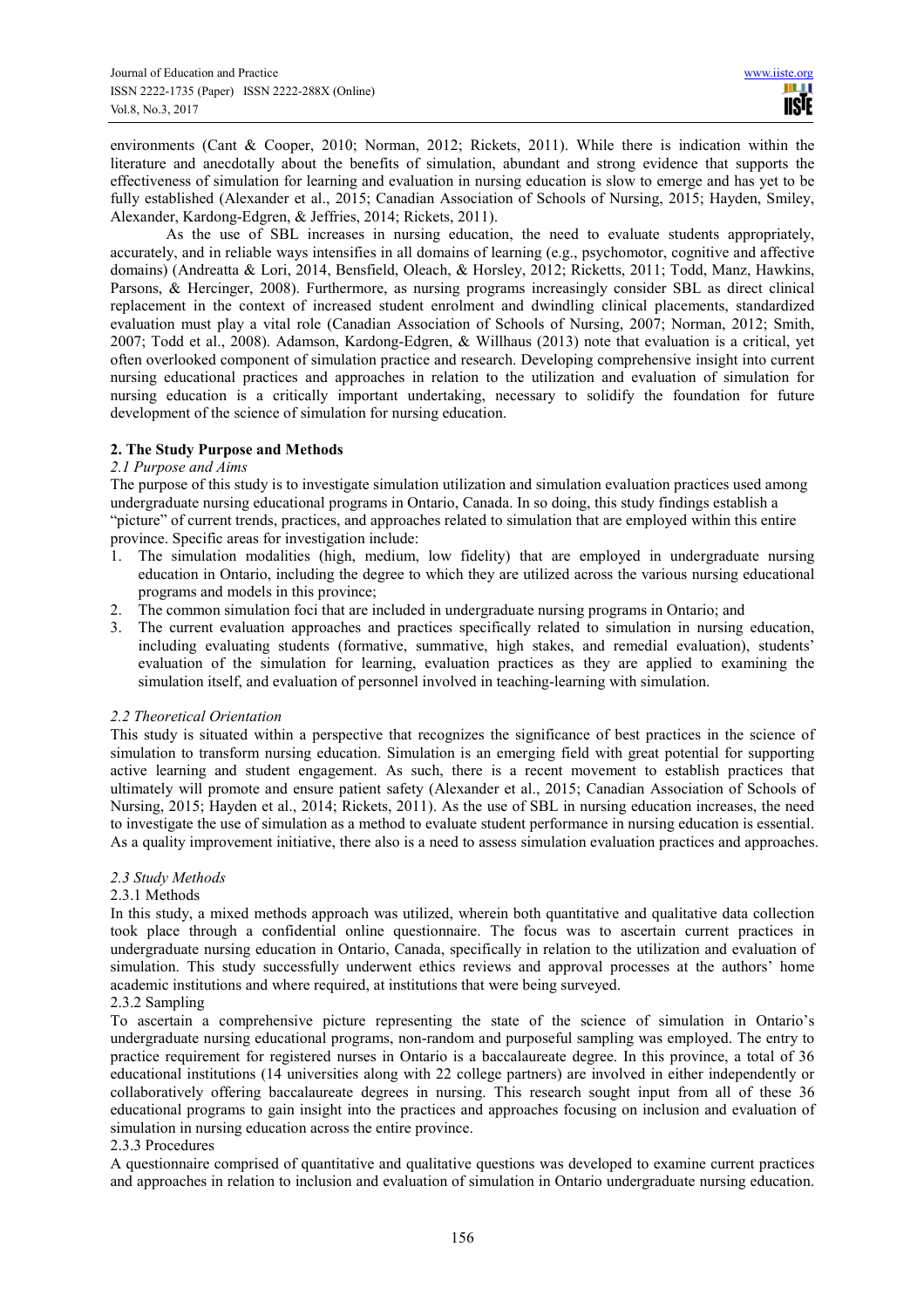The survey contained 52 questions, and was delivered to participants in a secure online format that was selfguiding and confidential. The closed-ended questions contained pre-coded responses while open-ended questions allowed participants to individualize their responses and elaborate on the practices around evaluation of all components of simulation for nursing education. Informed consent, as the first screen of the online questionnaire, was obtained through the online questionnaire.

In addition to some basic questions about the type of nursing program offered (standard four year degree, second entry or accelerated, bridging) and enrolment date, the survey focused on three broad categories of inquiry:

- 1. Overview of simulation inclusion in undergraduate nursing programs in Ontario, including the simulation modality (high, medium, and low fidelity)
- 2. Specific simulation foci that are included in undergraduate nursing programs in Ontario
- 3. Comprehensive identification of evaluation approaches and practices in simulation, including:
	- i. Formative evaluation
	- ii. Summative evaluation
	- iii. High stakes evaluation
	- iv. Remedial evaluation
	- v. Student evaluations of the simulated learning
	- vi. Evaluation practices focusing on the simulation itself
	- vii. Evaluation of personnel involved in teaching-learning with simulation

For the recruitment process, academic leaders at all Ontario nursing programs were invited to either complete the questionnaire themselves or to pass the letter of invitation to key informants (e.g., simulationists, technologists or technicians, faculty, staff, leaders) with specific knowledge about simulation within that given nursing program to complete the questionnaire. Individual informants or a team of informants could choose to complete the survey. Participants were able to access the online questionnaire via a link included in the letter of invitation. Follow-up emailed letters of invitation were sent if a response had not been received to the first letter of invitation.

Analytic procedures involved a detailed examination of the data set pertaining to participant(s) representing an Ontario undergraduate nursing program, followed by a systematic and comparative analysis of the data sets generated from all sites. Quantitative data was analyzed using excel software. Basic descriptive statistics were employed to create a composite picture of simulation inclusion, simulation foci, and common practices and approaches to evaluation specifically focusing on simulation in nursing education in Ontario. Qualitative responses were analyzed as group/aggregate data to identify common themes to answer the research questions.

#### **3. Study Findings**

#### *3.1 Simulation Inclusion*

Participants' responses to the questionnaire indicated that SBL is used in both clinical and non-clinical courses. However, simulation experiences are most often integrated into clinical courses. Respondents indicated that clinical courses (51%) and lab courses (51%) most frequently included simulation and that simulation is occasionally included in nursing theory courses (32%). Only 3% of participants responded that simulation is included in non-nursing theory courses and only 3% responded that simulation is included in interprofessional clinical or theory courses. All responding representatives of colleges and universities (100%) indicated that all types of fidelity (e.g., low fidelity, medium fidelity, high fidelity) are used in simulation throughout all the years of their program.

In response to whether new **simulation hours have been added to their** undergraduate nursing **program during the 2013-2014 academic year, over half (58%) of responding participants indicated that**  their programs increased hours of simulation**.** Increased faculty expertise in SBL approaches, followed by faculty requests and curriculum changes, were reported as the most influential factors prompting increased simulation hours. An additional motivator included student requests. Increased student enrollment, limited placement availability, changes among agencies used for student placements, and limited preceptor availability were ranked as less important motivators in increasing simulation hours (See figure 1).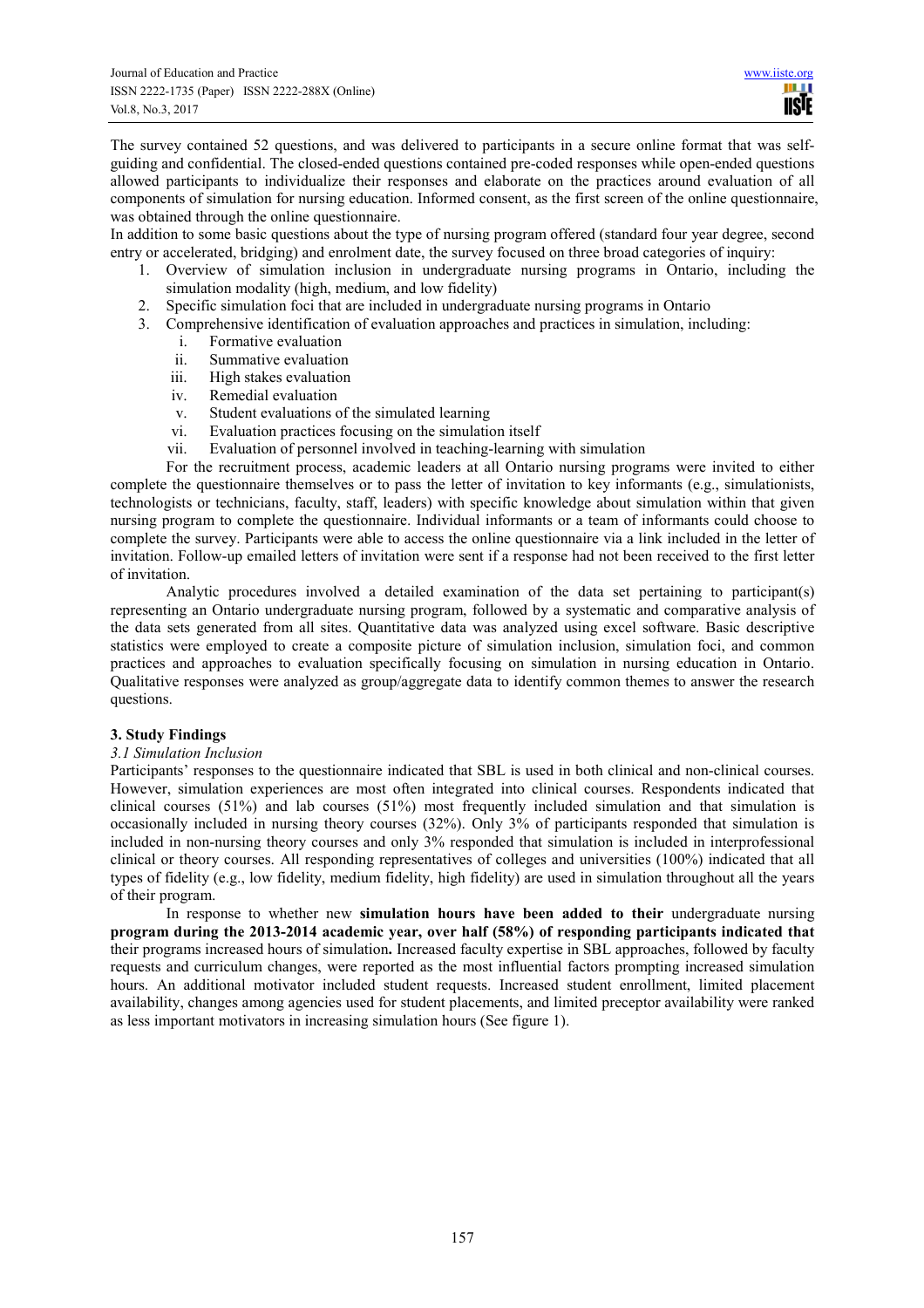

#### Figure 1. Reasons for Increasing Simulation Hours

During the 2014-2015 academic year, 85% of responding participants indicated their undergraduate nursing programs programs planned to increase hours of simulation. Reasons for increasing hours of simulation were most strongly prompted by curriculum changes, followed by faculty requests and enhanced simulation expertise. Less influential factors were increased student enrollment and student requests. Limited placement availability, agency changes, and limited preceptor availability were reported as the least influential motivating factors (See figure 2).



### Figure 2. Reasons for Planning to Increase Simulation Hours

Given concerns about dwindling clinical placements and available preceptors in Ontario, an area of inquiry centred upon the use of SBL to replace hours that students typically spend in direct clinical practice. Under half (38%) of responding participants indicated that their nursing programs routinely utilized simulation for this reason. Of these respondents, 13% indicated that this purpose of simulation is an established practice in their nursing program curriculum and 13% indicated simulation was used as an alternative learning experience when clinical placements are unable to accommodate students, for example due to an infectious outbreak on a unit. Amidst current concerns about access to clinical placements, almost no participant (3%) indicated their program was undertaking pilots to replace direct clinical hours with a portion of simulation hours. Within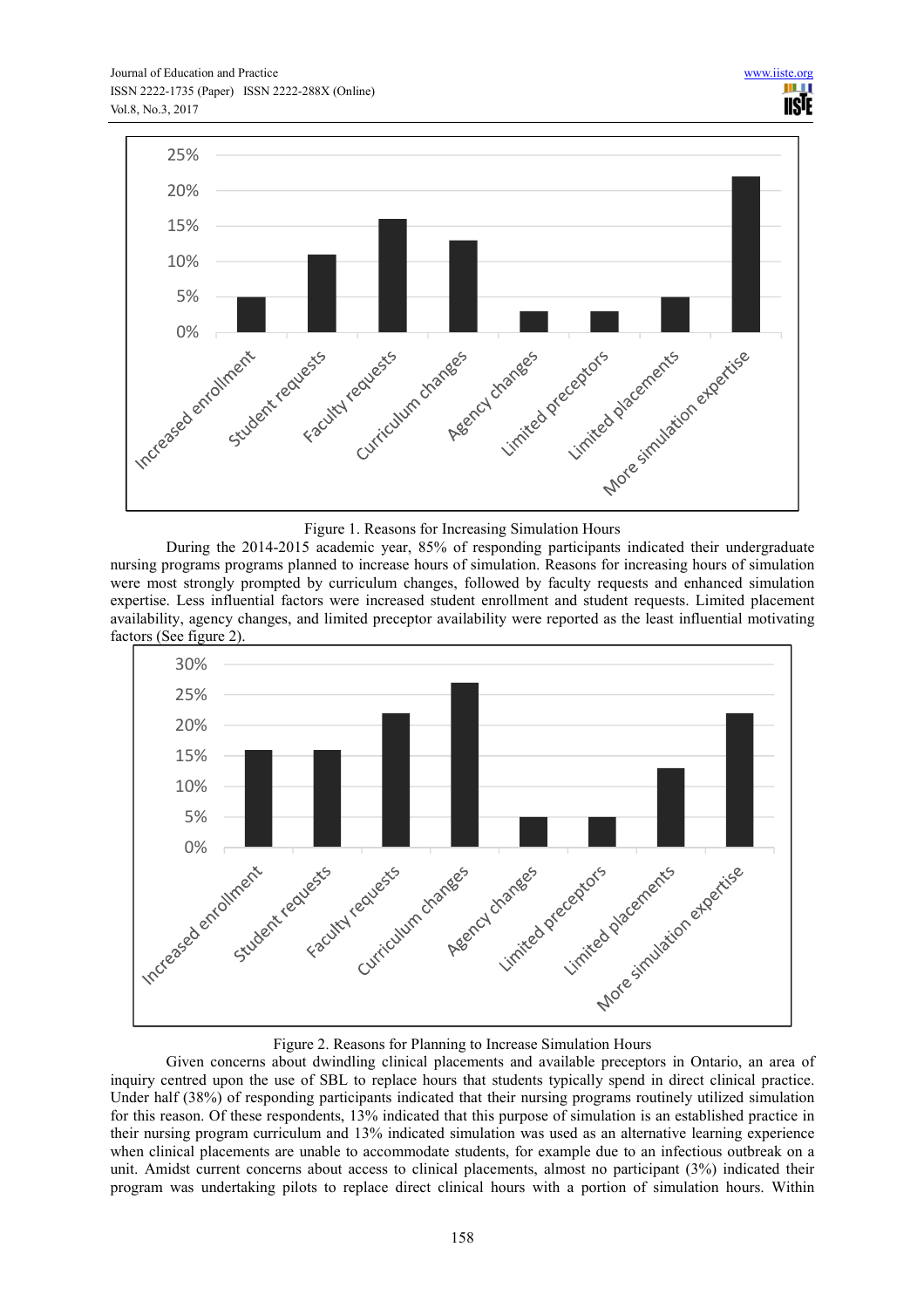programs that routinely use SBL to replace direct clinical hours, there is a wide variation. Overall, an average of 23.5% of clinical hours was reported as typically replaced with simulation experiences, however, participants indicated that their programs may replace between 3% to 38% of clinical hours with simulation (see figure 3).



Figure 3. Percentage of Clinical Hours Replaced by Simulation on a Regular Basis In addition, the hours of simulation to replace eight hours of clinical practice was reported as ranging between 1 hour to 16 hours among nursing programs (see figure 4).



Figure 4. Number of Hours of Simulation Used to Replace Direct Clinical Practice

# *3.2 Simulation Foci*

Among undergraduate nursing programs in Ontario, simulation foci was reported by participants to include a wide variety of fields within clinically-based or community-based nursing. However, clinical simulation foci were most frequently employed and included: medical simulations, maternal/child simulations, pediatric simulations, and surgical simulations. Among many nursing programs, community health and mental health simulations were reported as fairly frequently employed, whereas interprofessional simulations and intraprofessional simulations were less often employed. Out-patient simulations, emergency preparedness simulations, disclosure of adverse events simulations, out-patient mental health/psychiatric simulations, and recovery room simulations were reported as infrequently used. Not surprisingly, participants also reported that simulations in their nursing programs most frequently focused on adult and pediatric populations, with older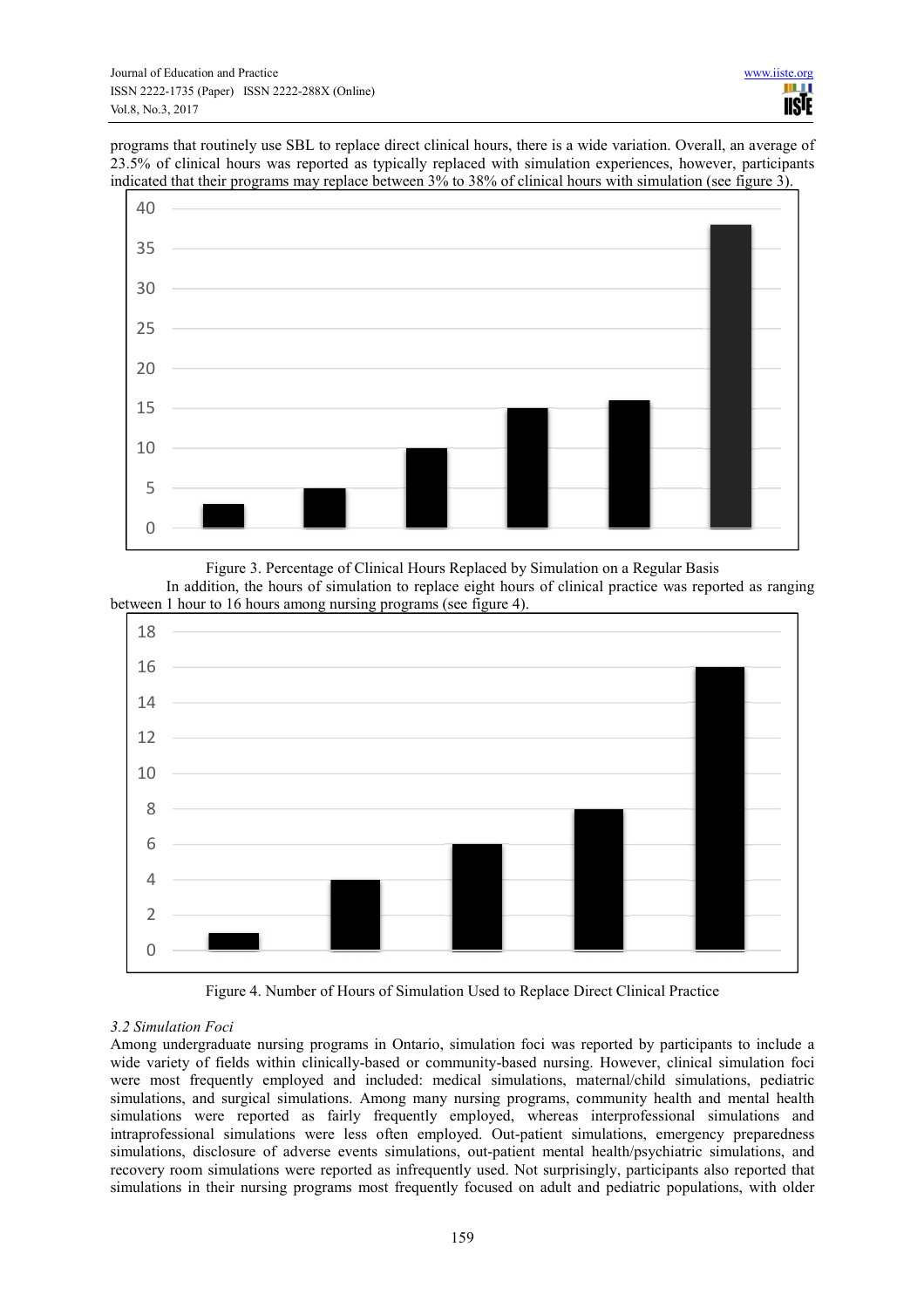adult populations focused on substantially more often than young adults. Populations or groups less frequently focused on included women, adolescents, homeless persons, families, and aboriginal persons.

#### *3.3 Simulation Evaluation Practices*

Participants were asked to respond to a series of questions about evaluation practices for various components of SBL in their nursing programs. These included: i) the evaluative purpose; ii) the effectiveness of the evaluation; iii) the knowledge and skills of personnel; and iv) student reports of their experiences and perceptions. In regard to participants' overall perceptions of the significance of employing a range of evaluation practices, most responses revealed that both the evaluation of student learning and performance via simulation experiences (100% of participants) and the evaluation of the simulation itself (96% of participants) were especially highly valued to ensure high quality simulation experiences.

In regard to the purpose of the evaluation, simulations typically are used to evaluate students' performance and competence according to four purposes (formative, summative, high stakes, and remedial evaluation). Collectively, their purpose is to assess if (and how well) the learner is able to meet the learning outcome, improve current practice, and identify gaps. They also may be used to assign a grade or to score learner performance (Adamson, Jeffries, Rogers, 2012; Bensfield et al., 2012; INACSAL Standards Committee, 2016b). All responding participants (100%) felt that formative evaluation approaches were important or very important, most participants (91%) felt that remedial evaluation approaches were important or very important, and many participants (81%) felt that summative evaluation approaches were important or very important. In contrast, only 62% of respondents reported that high stakes evaluation approaches were very important or important to them, with 38% considering this purpose of evaluation to be neither important or unimportant or to be unimportant. About student evaluation in simulation, some participants commented: "we are in an early stage of using simulation for summative evaluation", "simulation is the safe place for making mistakes, so should not be used as a high stakes testing environment" and "we mostly use simulation with formative assessment therefore this aspect is most important to us."

Participants were asked to respond with their perceptions of the importance of the use of evaluation practices to ensure the effectiveness and quality of simulations within their nursing programs. Virtually, all responding participants felt that the evaluation of simulation itself to be important or very important, yet only 40% reported that standardized approaches to evaluation currently were employed in their nursing program. In regard to the use of standardized student evaluation tools in their nursing program, most participants (75%) reported the consistent employment of a standardized tool for summative evaluation, followed by high stakes evaluation (62.5%), formative evaluation (58.8%), and finally, remedial evaluation (45.5%). Participants' comments suggested challenges are encountered in developing and utilizing consistent, formalized, and standardized processes. Some challenges reported included: a need for better simulation education and faculty development, lack of time, a need for faculty "buy-in", a lack of valid and reliable tools, and a need to develop specific simulation coordinator and education positions. Some participants commented: **"**this is an area that requires development in our program", "as our program develops, we will be implementing for valid and rigorous processes", "the onus is on us to appropriately evaluate simulation teaching strategies to provide the best experience for students and ultimately contribute to safer patient care", and "very important - however the curriculum is so jammed packed and there is never sufficient time".

Most participants (90%) also considered the evaluation of personnel (e.g., faculty, staff, educators, facilitators, etc.) directly involved in simulation utilization to be very important or important. Of responding participants, 50% noted that their nursing programs required a specific educational or experiential background for personnel. However, the specific background required widely varied among nursing programs, and collectively included simulation-specific credentials, a training certificate by external simulation specialists, a graduate degree with simulation focus, internal training with experts, or train the trainer approaches. In addition, less than half of responding participants (47%) indicated that their nursing programs employed standardized approaches to professional development (e.g., orientation, mentorship, structured professional development activities) and only 20% of participants indicated that their nursing programs employed standardized approaches to the evaluation of personnel (e.g., review of professional portfolios, direct observation, review of student feedback). Two participants commented on this "gap" at their institutions: "many programs are not aware of the educational opportunities for those working in simulation" and "there is not enough knowledge on what is involved in being a competent simulation facilitator/educator". Other barriers reported included: **c**ost of professional development activities, lack of infrastructure support and funding, lack of time, and too few personnel involved in simulation utilization in their program. Interestingly, enhanced faculty expertise was cited as an important impetus for the increased use of simulation among Ontario nursing programs since 2013, and in conjunction, among participants, a recognition of the need for well-qualified, well-developed personnel is apparent. Two participants commented: the **"**position has grown from lab role and has evolved as the science of simulation has evolved. As the pedagogy is advancing, the roles are also changing" and "the educator role needs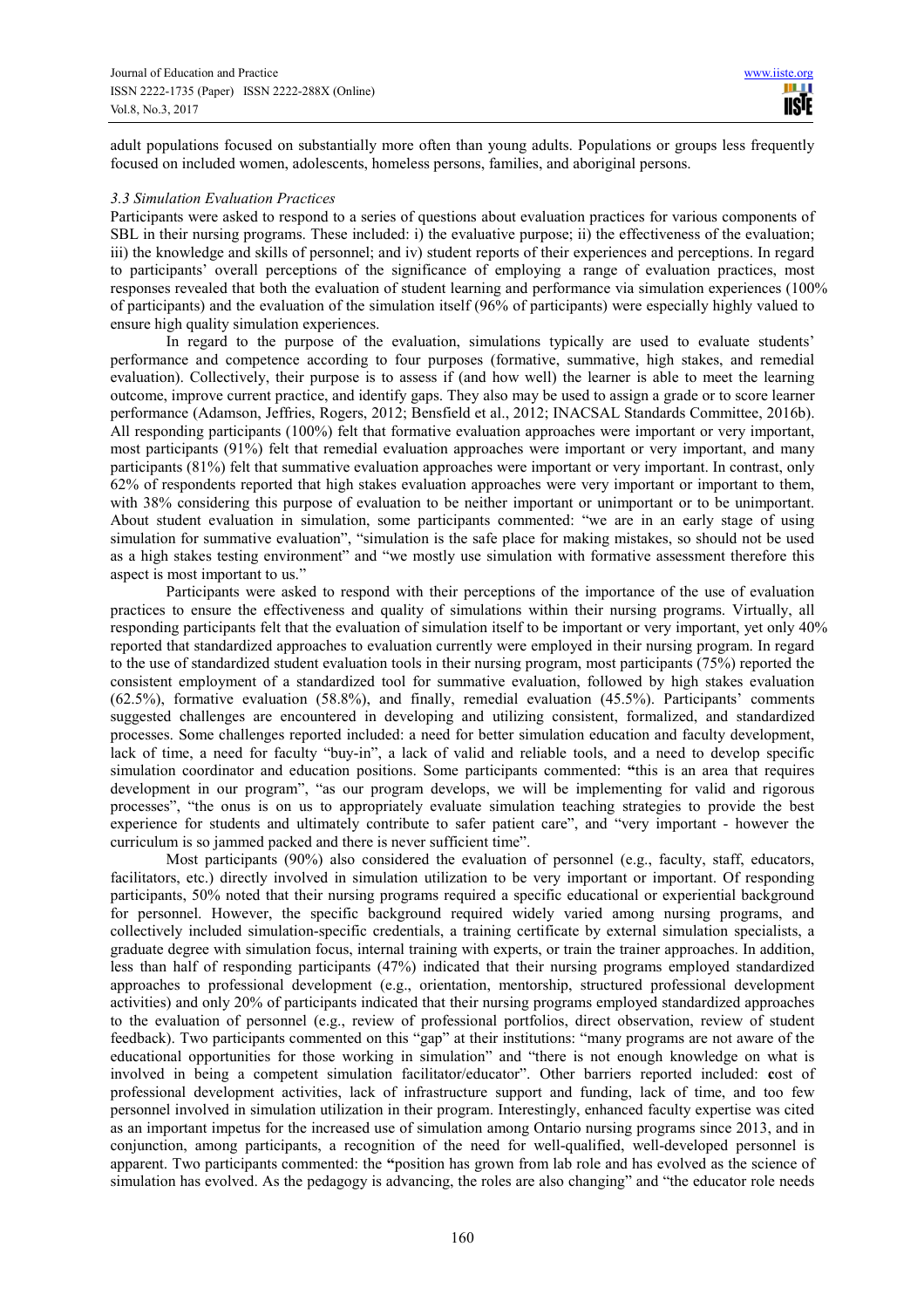to broaden to ensuring best practices are incorporated".

Critical to the evaluation of simulation practices and approaches may be incorporation of students' assessments of their learning and outcomes of learning in SBL experiences. In general, responding participants indicated that within their nursing programs, informal student evaluations rather than formal student evaluations were most frequently gathered, and informal evaluations typically occurred when the simulation was conducted. Feedback sought most often in informal evaluations focused on students' perceptions of the overall quality of the simulation rather than the ability of the simulation to facilitate their meeting of learning outcomes or the details of the simulation, such as pre-brief activities, debriefing activities, or evaluative components. In the nursing programs where participants indicated that formal student evaluation occurs, student feedback sought most often focused on the overall quality of the simulation, and also the ability of the simulation to facilitate the meeting of learning outcomes, with feedback regarding the details of the simulation less often invited from students. Participants also responded that formal student evaluation tended to be sought at various points in the term, such as when the simulation is conducted or as a part of the end of term formal course evaluation. Comments by participants indicated a general recognition of the value of, and efforts to, incorporate informal and formal student assessments in simulation curriculum development, yet they also suggested a need for further improvement. Some participants commented: it is "work in progress", "another area we need to develop further", and "great idea to add a simulation design/instructional evaluation".

#### **4. Discussion and Recommendations**

SBL has become a well utilized strategy in undergraduate Ontario nursing education among college and university programs, and is most often used for formative, remedial, and summative purposes in clinical or labbased nursing courses that incorporate medical and surgical foci. Less commonly used is simulation for high stakes testing, which is interesting in the context of recent discussions in the literature that have emerged that focus on the potential value of testing for multiple purposes, especially when working with upper level students (Bensfield, Olech, & Horsley, 2012; Rizzolo, Kardong-Edgren, Oermann, & Jeffries, 2015). However, there is remains a gap in the literature regarding current practices on the use and evaluation of high stakes testing in undergraduate nursing education (Boulet, 2008; Gantt, 2013; Kardong-Edgren, Hanberg, Keenan, Ackerman, & Chambers, 2011; Sullivan, 2014). Participants' responses in this study also reiterated a perception that simulation use for high stakes testing was not considered an overly valuable evaluation tool compared to the more common current uses of simulation for evaluation.

A variety of evaluation practices applied to examining the simulation itself (e.g., theoretical constructs, linkages to learning outcomes, evaluative tools such as rubrics and checklists, pre-briefing methods, and debriefing methods; evaluation of personnel directly involved in teaching-learning activities) are critical quality improvement initiatives (Adamson et al., 2012; INACSL, 2013; Decker, Utterback, Thomas, Mitchell, & Sportsman, 2011; Willhaus, Burleson, & Palaganas, & Jeffries, 2014). Study participants deemed the evaluation of the effectiveness of simulations as vital, yet less than half of the programs currently undertake **s**tandardized approaches to evaluation. This disconnect, likely reflective of the still relative newness of SBL as a pedagogical approach in nursing educational programs, is a critical gap that must be addressed in order to ensure rigour in evaluations and promote high quality learning experiences. In addition, the majority of participants considered evaluation of personnel involved in delivering simulation as crucial to high quality simulation, yet reported that less than half of programs engaged in structured professional development opportunities or standardized evaluation practices regarding personnel. Once again, it must be noted that recognizing the value of evaluation components (in this case evaluation of personnel) is both essential and demonstrated, but following through with consistent, evidence-based approaches for enacting this evaluation is a critical next step. While noting the significance of quality improvement initiatives, participants also noted a number of challenges and barriers including those related so costs, lack of time, lack of support, and lack of available resources or tools as hindrances to ensuring consistent and tested high quality simulation experiences for students. As a community of educators, developing, evaluating, and disseminating evidence-based mechanisms by which these types of evaluations may take place is an important next step in the evolution of simulation pedagogy.

Literature indicates that there is a strong trend to increase SBL experiences for students in order to prepare them with the competence and confidence required to practice in complex healthcare environments and to enhance patient safety (Norman, 2012; Rickets, 2011; Topping et al., 2015). The study results demonstrate that this trend has been taking place in Ontario nursing programs since at least 2013. In Canada, a heightened concern about decreasing clinical placement opportunities and competition for both placements and preceptors in conjunction with increased student enrolment and faculty shortages (Canadian Association of Schools of Nursing, 2007) has driven debates about increasing simulation hours to replace direct clinical practice in order to ready students for clinical practice. Interestingly, these concerns were reported by participants as less influential, with curriculum changes, faculty requests, and enhanced simulation expertise propelling increased simulation utilization in Ontario undergraduate nursing programs over the past two years. Furthermore, there is a lack of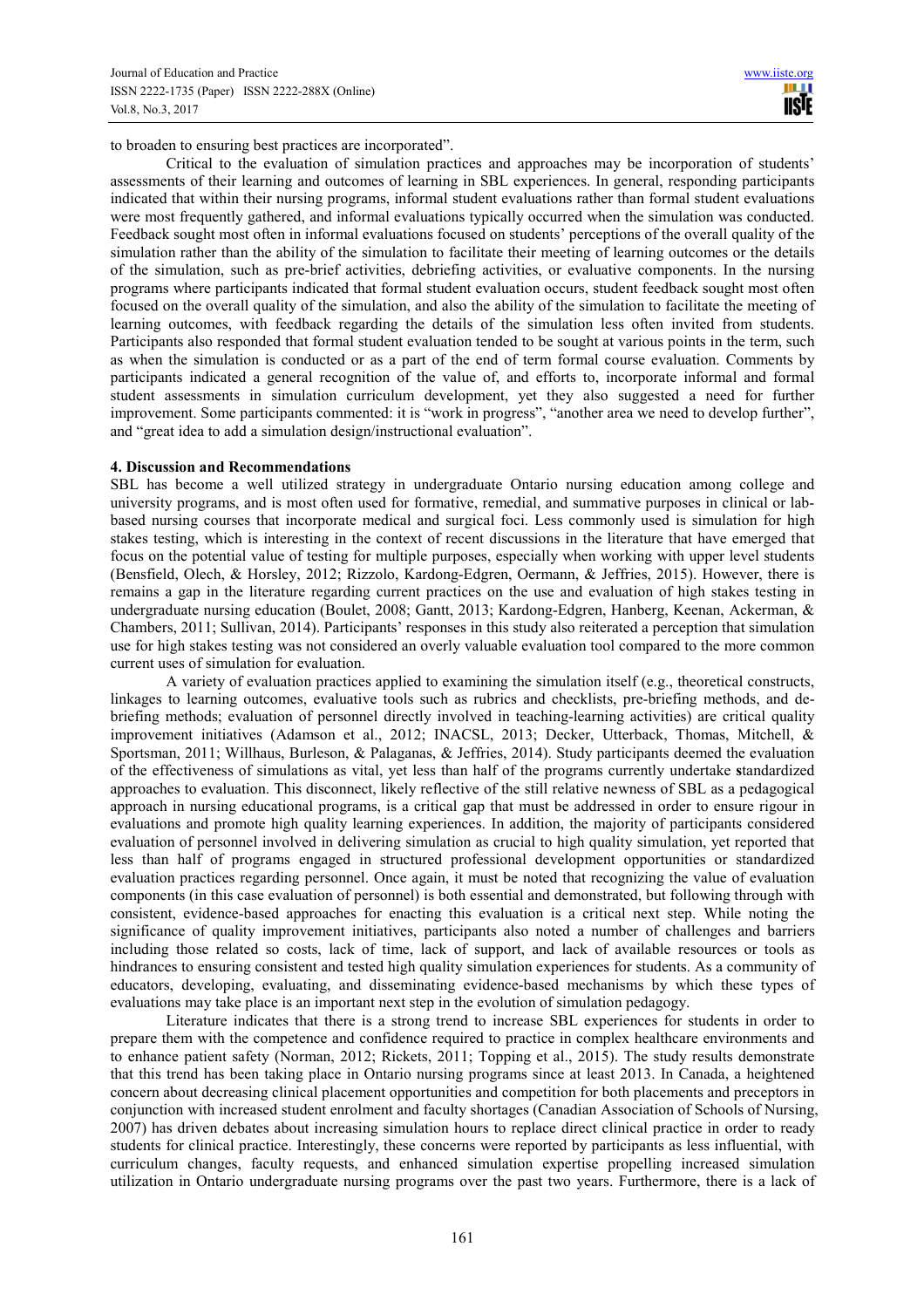standardization in regard to the use of simulation to replace direct clinical practice in Ontario undergraduate nursing education. This is particularly important to attend to given growing concerns regarding the scarcity of clinical placements and preceptors commonly experienced across Canada (Canadian Association of Schools of Nursing, 2007; Smith et al., 2007). However, as we continue to develop and evaluate simulation pedagogy, we must consider our motivation behind these teaching-learning advances and how it is being communicated. The typical argument that SBL may be used to "shore up" the clinical portion of a nursing program when there are challenges finding placements was indeed reflected in the study data. However, more strongly expressed was a desire by nursing educators to implement and expand the use of simulation because of its inherent strength as a teaching-learning-evaluation tool. Simulation pedagogy is simply put, good pedagogy. Ensuring that it is developed, implemented, and evaluated well is not a unique requirement related to this approach, but rather the very basic requirement of all pedagogical approaches. Within the context of recent evidence (Alexander, et al. 2015; Hayden et al., 2014) that up to 50 percent of clinical hours can be safely substituted by high-quality simulation experiences to produce comparable end-of-program educational outcomes and ready-to-practice graduates, ensuring that robust and evidence-based evaluation measures from multiple perspectives are included is critical.

Overall, a strong indication that SBL is viewed by the participants as an essential educational component because it can effectively prepare students with the required prerequisite knowledge, skills, and abilities to meet entry to practice competencies and ultimately promote job readiness of new registered nurses is apparent. Furthermore, Ontario nursing programs are increasingly using SBL experiences to these ends, with overall trends of increased SBL and development of simulation expertise. Yet, as a whole, the findings suggest a perception among many participants that simulation practices and approaches, although rapidly developing, still remain in early stages of growth and development.

Based on study results, recommendations for the ongoing evolution of the science of simulation in Ontario undergraduate nursing education can be established, and a few important ones are highlighted.

- 1. As SBL becomes more integrated into undergraduate nursing education, expanding evidence supporting the use of simulation-based learning as valuable teaching-learning-evaluation strategies is a high priority. Further research about the effectiveness on various areas of student performance (i.e. confidence, competency, safety, knowledge, domains of learning, etc.) with an emphasis on rigor and quality of evidence pertaining to the use of best practices to support optimal learning and outcomes is critically needed.
- 2. The establishment of evidence that supports the appropriate and consistent use of SBL as a replacement for clinical hours (e.g. the number of hours of simulation used to replace hours of direct clinical practice).
- 3. Further development of the utilization of a variety of simulation modalities (summative, formative, high stakes, and remedial) for evaluative purposes of student learning and performance, and in particular high stakes evaluation which remains underutilized and challenging to implement well (Willhaus, Burleson, Palaganas, & Jeffries, 2014).
- 4. Further development and implementation of rigorous evaluation practices pertaining to both student performance and simulation pedagogy itself, including investing in current efforts to develop and utilize best practice guidelines in simulation (INACSL Standards Committee, 2016a).
- 5. Increased support and resources to support simulation utilization and simulation methodology in nursing education, especially in regard to professional credentialing and training and ongoing professional development of simulation educators (Deutsch & Palaganas, 2015; Nicholas, Spain, Lopez, & Walker, 2015).
- 6. Replacement of "simulation" as a stand-alone term with "simulation pedagogy" or "simulation-based learning (SBL)" where the intent is to demonstrate how this approach is used through the development, implementation, and evaluation of quality teaching-learning methods unique to this modality.
- 7. Be judicious in justifying the use of simulation pedagogy or SBL. While one important use for this approach may be to augment direct clinical experiences, the evidence for much broader application of simulation experiences for learners in nursing programs is no longer emerging- it is well established. Simulation pedagogy is good pedagogy and framing it as a secondary source for a learning experience not only positions it as a second choice, but frames it in a limiting way.

### **5. Conclusion**

The study findings provide important insights into simulation utilization and simulation evaluation practices and approaches currently employed in undergraduate nursing education in Ontario, Canada. As such, they contribute to ongoing discussions about current trends and challenges experienced among institutions in the use of simulation. To date, while literature exists on some of the common practices and approaches to SBL in education, standardization has not resulted (Leighton, 2013). There also has been little available data broadly, and no available data in Ontario, describing simulation utilization and simulation evaluation in nursing education. Ultimately, developing an accurate understanding of the common range and patterns of utilization of simulation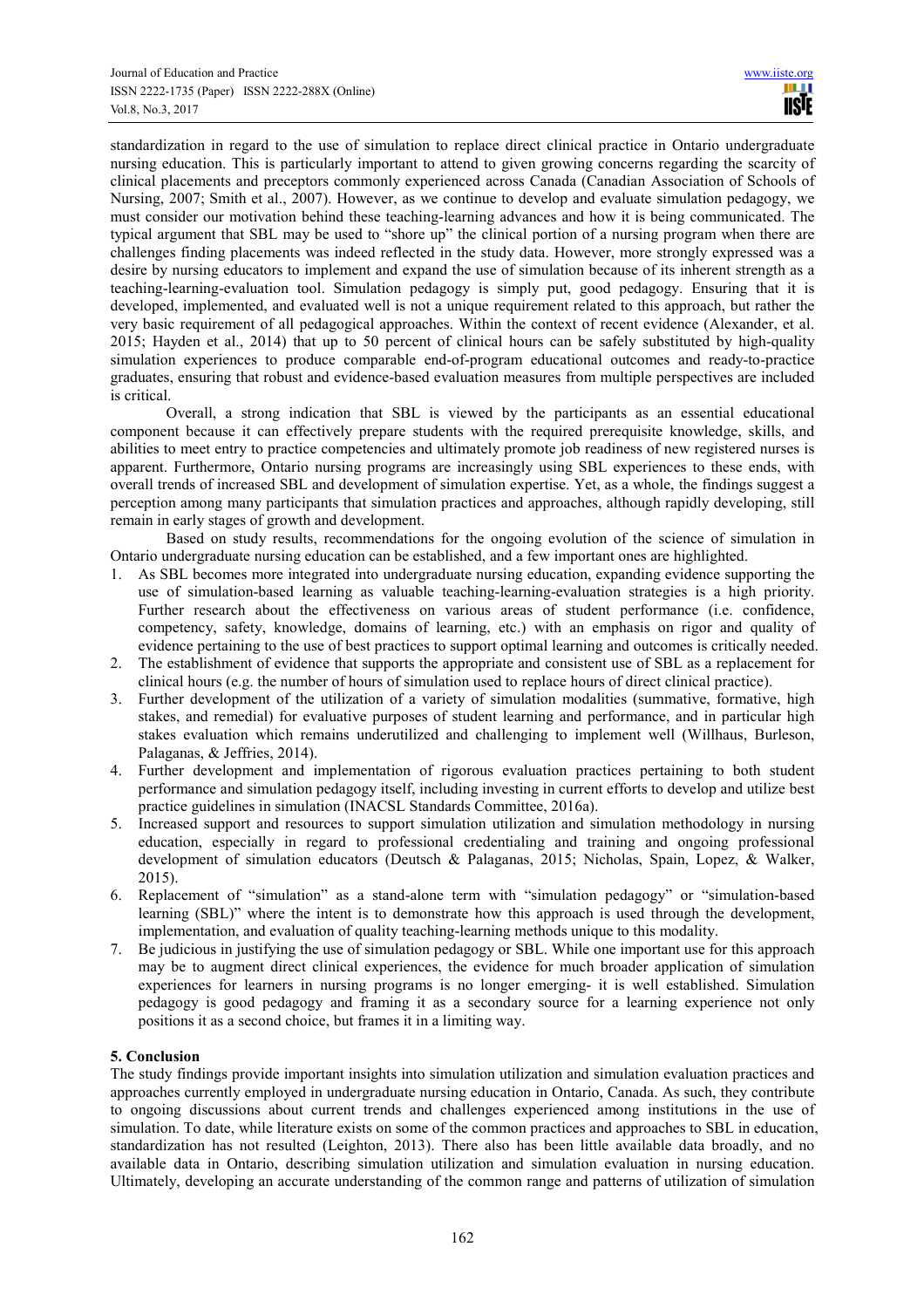for nursing education and the practices and approaches to evaluation of simulation is a critical starting point in the comprehensive development of strategies geared toward effective integration of simulation into undergraduate nursing curricula.

#### **References**

- Adamson, K. A., Kardong-Edgren, S., & Willhaus, J. (2013). An updated review of published simulation evaluation instruments. *Clinical Simulation in Nursing, 9*(9), e393-e400. http://dx.doi.org/ 10.1016/j.ecns.2012.09.004
- Adamson**,** K. Jeffries, P. & Rogers, K. (2012). Evaluation: A critical step in simulation practice and research. In P. Jeffries (Ed.), *From Conceptualization to Evaluation* (2nd ed.), pp. 131-161. New York, NY: National League for Nursing.
- Aebersold, M., & Tschannen, D. (2013). Simulation in nursing practice: The impact on patient care. *OJIN: The Online Journal of Issues in Nursing*, *18* (2). DOI: 10.3912/OJIN.Vol18No02Man06
- Akhtar-Danesh, N., Baxter, P., Valaitis, R. K., Stanyon, W., & Sproul, S. (2009). Nurse faculty perceptions of simulation use in nursing education. *Western Journal of Nursing Research, 31 (3), 312-329.* DOI: 10.1177/0193945908328264
- Alexander, M. Durham, C. F., Hooper, J. I., Jeffries, P. R., Goldman, N., Kardong-Edgren, S., Kesten, K. S., Spector, N., Tagliareni, E., Radtke, B., & Tillman, C. (2015). NCSBN simulation guidelines for prelicensure nursing programs. Journal of Nursing Regulation, 6(3), 39-42. prelicensure nursing programs. *Journal of Nursing Regulation, 6*(3), 39-42. http://dx.doi.org/10.1016/S2155-8256(15)30783-3
- Andreatta, P. & Lori, J. (2014). Developing clinical competence and confidence. In B. Ulrich & B. Mancini (Ed*.), Mastering simulation: A handbook for success* (pp.28-47). Indianapolis, IN: Sigma Theta Tau International.
- Bensfield, L., Olech, M., & Horsley, T. (2012). Simulation for high-stakes evaluation in nursing. *Nurse Educator, 37* (2), 71-74. DOI: 10.1097/NNE.0b013e3182461b8c
- Boulet, J. R. (2008). Summative assessment in medicine: the promise of simulation for high-stakes evaluation. *Acad Emerg Med, 15*(11), 1017-1024. DOI: 10.1111/j.1553-2712.2008.00228.x
- Canadian Association of Schools of Nursing (CASN). (2015). *Practice domain for baccalaureate nursing education: Guidelines for clinical placements and simulation.* Ottawa, ON: Author. Retrieved from http://www.casn.ca/wp-content/uploads/2015/11/Draft-clinical-sim-2015.pdf
- Canadian Association of Schools of Nursing (CASN) (2007). *CASN/ACESI Clinical placement projects, Project 3: Inventory of the use of simulated clinical learning experiences and evaluation of their effectiveness.*  Ottawa, **ON:** Author. Retrieved from http://www.cihc.ca/files/complementary/CASN%20Inventory%20of%20Simulation.pdf
- Cant, R. P., & Cooper, S. J. (2010). Simulation-based learning in nurse education: systematic review. *Journal of Advanced Nursing, 66* (1), 3-15. DOI: 10.1111/j.1365-2648.2009.05240.x
- Decker, S., Utterback, V. A., Thomas, M. B., Mitchell, M., & Sportsman S. (2011). Assessing continued competency through simulation: A call for stringent action. *Nursing Education Perspectives, 32* (2), 120-125. Retrieved from http://www.nln. org/nlnjournal/index.htm
- Deutsch, E. & Palaganas, J. (2015). SSH accreditation standards. In J. Palaganas, J. Maxworthy, C. Epps, & M. Mancini, *Defining excellence in simulation programs* (pp. 2-16). Philadelphia, PA: Wolters Kluwer.
- Gantt, L. (2013). The effect of preparation on anxiety and performance in summative simulations. *Clinical Simulation in Nursing, 9*(1), e25-33. http//dx.org/10.1016/j.ecns.2011.07.004
- Hayden, J., Smiley, R., Alexander, M., Kardong-Edgren, S., & Jeffries, P. (2014). The NCSB National Simulation Study: A longitudinal, randomized, controlled study replacing clinical hours with simulation in prelicensure nursing education. *Journal of Nursing Regulation*, *5*(2), S43-S64. Retrieved from https://www.ncsbn.org/JNR\_Simulation\_Supplement.pdf
- International Nurse Association of Clinical Simulation in Learning (INACSL) Standards Committee (2016a). INACSL standards of best practice: Simulation<sup>SM</sup> simulation design, *Clinical Simulation in Nursing*, *12*(S), S5-S26. DOI: http://dx.doi.org/10.1016/j.ecns.2016.09.005
- International Nurse Association of Clinical Simulation in Learning (INACSL) Standards Committee (2016b). INACSL standards of best practice: Simulation<sup>SM</sup> participant evaluation. *Clinical Simulation in Nursing, 12*(S), S26-S29. http://dx.doi.org/10.1016/ j.ecns.2016.09.009
- Kardong-Edgren, S., Hanberg, A. D., Keenan, C., Ackerman, A., & Chambers, K. C. (2011). A discussion of high-stakes testing: An extension of a 2009 INACSL conference roundtable. *Clinical Simulation in Nursing, 7*(1), e19-e24. DOI:10.1016/j.ecns.2010.02.002
- Leighton, K. (2013). Simulation in nursing. In A. Levine (Ed.). *The comprehensive textbook of healthcare simulation.* (pp. 425-436). New York, NY: Springer Science & Business Media. DOI:10.1007/978-1- 4614-5993-4\_29